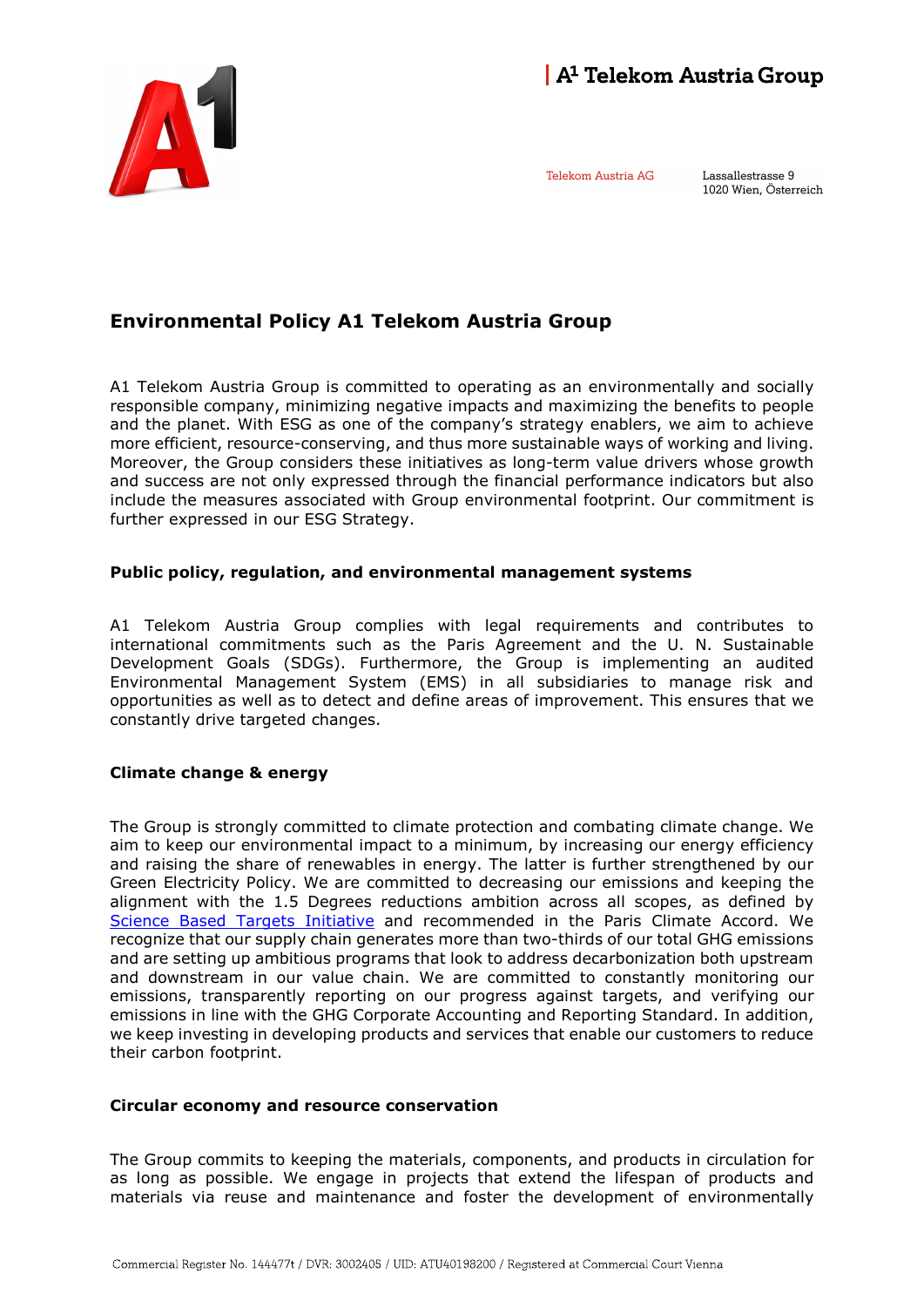friendly products and services. In addition, in our own operations, we commit to driving the use of sustainable office materials and equipment. We are committed to developing a state-of-the-art circularity policy and program within our Group, to harness the potential of digital transformation and allow for responsible use of materials across our value chains.

# Waste

The Group recognizes responsibility for waste generated in our own operations and recognizes responsibility for the end-of-life treatment of products sold. The Group commits to monitoring waste-related data and creating guiding principles for waste management by the third parties on the behalf of the Group. The group considers waste in our operations as non-material in terms of carbon, however, recognizes the waste management practices and programs to be in a close correlation and an important indicator of the company's efforts to transform business in line with the principles of the circular economy. In addition, the Group commits to working towards achieving Zero Waste to Landfill Certification by 2030.

# Water

The Group is well aware of global environmental challenges related to water consumption. While our impact on water supply and quality of water is limited in our direct business, we recognize that larger challenges might occur down in our value chain. When it comes to taking responsibility for our own impact, we commit to reducing water use and collaborating on projects that bring further improvements in water efficiency. We also commit to bringing about the topic of water use to our partners across the value chain and raising awareness of the related challenges to our environment.

### Biodiversity

We also recognize the global challenges associated with biodiversity loss. We commit to conducting an assessment to understand the footprint of our business on biodiversity. If the assessment will identify any activities taking place in protected areas or areas of high biodiversity value, we commit to monitoring these activities and working to reduce our impact. We commit to assessing and thereafter closely following and disclosing the total number of IUCN Red List species and species on the national conversation list affected by our operations.

### Conflict Minerals

We commit to collaborating only with partners who recognize the importance of fairlysourced minerals, in particular, 3TG (tin, tantalum, tungsten, and gold), cobalt, and other minerals. We commit to working with partners who ensure that no minerals or precious materials are sourced from the conflict zones. In addition, we commit to creating our own conflict minerals policy, binding for the vendors we work with. We commit to establishing a due diligence process that will look into the environmental and social impacts of conflict minerals in our supply chain.